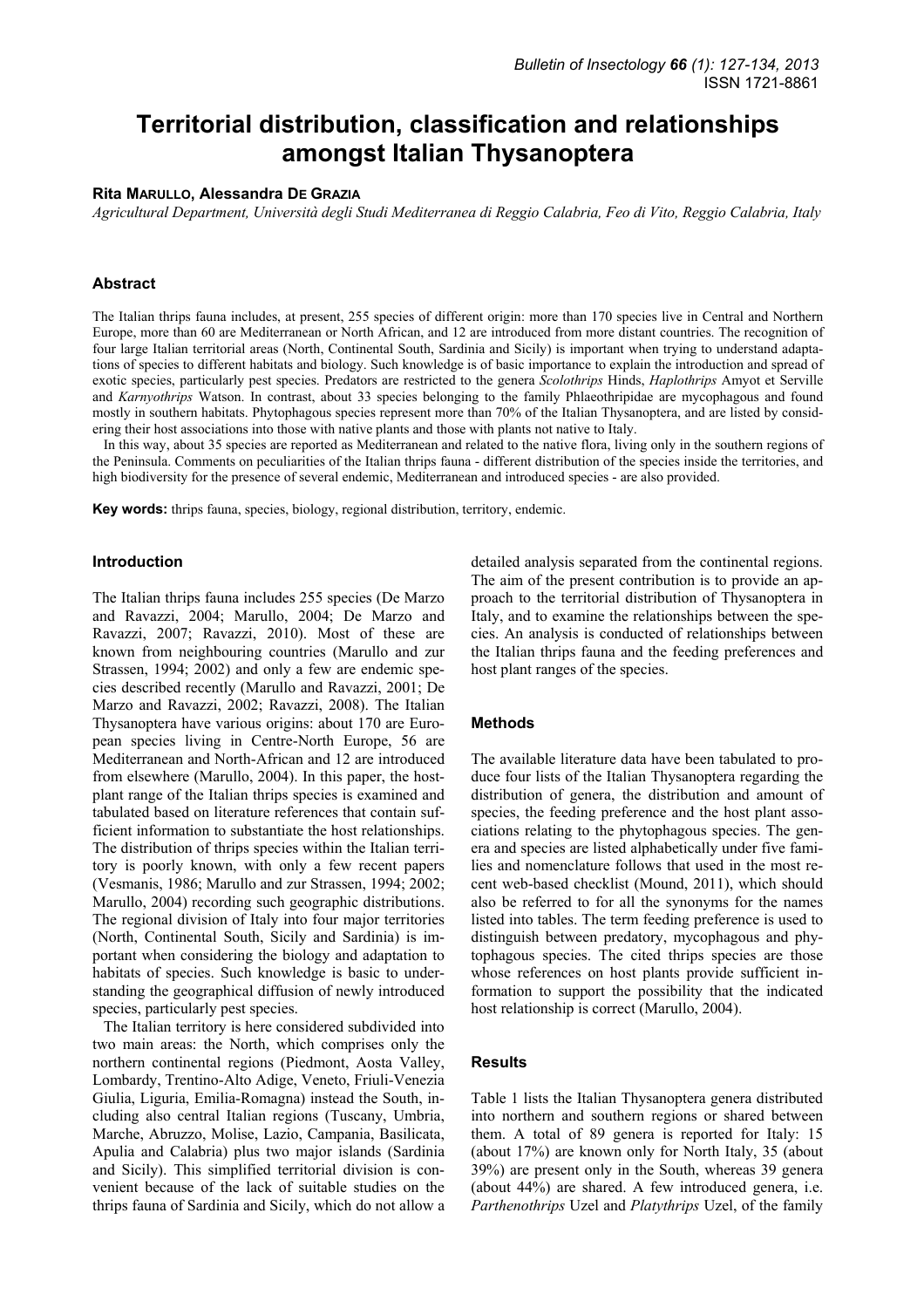| Table 1. Distribution of the Italian Thysanoptera genera. |  |
|-----------------------------------------------------------|--|
|-----------------------------------------------------------|--|

| Family           | North                                   | South                             | Shared                              |
|------------------|-----------------------------------------|-----------------------------------|-------------------------------------|
| Aeolothripidae   |                                         | Orothrips Moulton 1907            | Aeolothrips Haliday 1836            |
|                  |                                         |                                   | Rhipidothrips Uzel 1895             |
| Fauriellidae     | Ropotamothrips Pelikan 1958             |                                   |                                     |
| Melanthripidae   |                                         |                                   | Ankothrips Crawford 1909            |
|                  |                                         |                                   | Melanthrips Haliday 1836            |
| Stenurothripidae |                                         | Holarthrothrips Bagnall 1924      |                                     |
| Thripidae        | Apterothrips Bagnall 1908               | Agrostothrips Hood 1954           | Anaphothrips Uzel 1895              |
|                  | <b>Baliothrips Uzel 1895</b>            | Asphodelothrips zur Strassen 1995 | Aptinothrips Haliday 1836           |
|                  | Dictyothrips Uzel 1895                  | <b>Bregmatothrips Hood 1912</b>   | Ceratothrips Reuter 1899            |
|                  | Iridothrips Priesner 1940               | Caprithrips Faure 1933            | Chirothrips Haliday 1836            |
|                  | Microcephalothrips Bagnall 1926         | Cestrothrips Priesner 1964        | Dendrothrips Uzel 1895              |
|                  | Parthenothrips Uzel 1895                | Collembolothrips Priesner 1935    | Drepanothrips Uzel 1895             |
|                  | Platythrips Uzel 1895                   | Eryngyothrips Bhatti 1979         | Frankliniella Karny 1910            |
|                  |                                         |                                   |                                     |
|                  | Pseudodendrothrips Schmutz 1913         | Phibalothrips Hood 1918           | Heliothrips Haliday 1836            |
|                  | Sphaeropothrips Priesner 1928           | Physothrips Karny 1912            | Hemianaphothrips Priesner 1925      |
|                  | Theilopedothrips zur Strassen 1995      | Scirtothrips Shull 1909           | Kakothrips Williams 1914            |
|                  |                                         | Scolothrips Hinds 1902            | Limothrips Haliday 1836             |
|                  |                                         | Sitothrips Priesner 1931          | Mycterothrips Trybom 1910           |
|                  |                                         | Stenchaetothrips Bagnall 1926     | Neohydatothrips John 1929           |
|                  |                                         | Tamaricothrips Priesner 1964      | Odontothrips Amyot et Serville 1843 |
|                  |                                         |                                   | Oxythrips Uzel 1895                 |
|                  |                                         |                                   | Pezothrips Karny 1907               |
|                  |                                         |                                   | Prosopothrips Uzel 1895             |
|                  |                                         |                                   | Rubiothrips Schliephake 1975        |
|                  |                                         |                                   | Sericothrips Haliday 1836           |
|                  |                                         |                                   | Stenothrips Uzel 1895               |
|                  |                                         |                                   | Taeniothrips Amyot et Serville 1843 |
|                  |                                         |                                   | Tenothrips Bhatti 1967              |
|                  |                                         |                                   | Thrips L. 1758                      |
|                  | Phlaeothripidae Bagnalliella Karny 1920 | Allothrips Hood 1908              | Acanthothrips Uzel 1895             |
|                  | Hindsiothrips Stannard 1958             | Apterygothrips Priesner 1933      | Amphibolothrips Buffa 1909          |
|                  | Lispothrips Reuter 1899                 | Ataliothrips Bhatti 1995          | <b>Bolothrips Priesner 1926</b>     |
|                  | Xylaplothrips Priesner 1928             | Bacillothrips Buffa, 1908         | Compsothrips Reuter 1901            |
|                  |                                         | <b>Bactrothrips Karny 1912</b>    | Cryptothrips Uzel 1895              |
|                  |                                         | Bebelothrips Buffa 1909           | Haplothrips Amyot et Serville 1843  |
|                  |                                         | Cephalothrips Uzel 1895           | Hoplothrips Amyot et Serville 1843  |
|                  |                                         | Chiraplothrips Priesner 1931      | Liothrips Uzel 1895                 |
|                  |                                         | Gynaikothrips Zimmermann 1900     | Megalothrips Uzel 1895              |
|                  |                                         | Hoplandrothrips Hood 1912         | Megathrips Targioni-Tozzetti 1881   |
|                  |                                         | Karnyothrips Watson 1923          | Phlaeothrips Haliday 1836           |
|                  |                                         | Neoheegeria Schmutz 1909          | Pseudocryptothrips Priesner 1919    |
|                  |                                         | Podothrips Hood 1913              |                                     |
|                  |                                         | Poecillothrips Uzel 1895          |                                     |
|                  |                                         | Priesneriella Hood 1927           |                                     |
|                  |                                         | Siphonothrips Buffa 1908          |                                     |
|                  |                                         | Sophiothrips Hood 1934            |                                     |
|                  |                                         | Treherniella Watson 1924          |                                     |
|                  |                                         | Tylothrips Hood 1937              |                                     |
| Totals           | 15                                      | 35                                | 39                                  |
|                  |                                         |                                   |                                     |

Thripidae are reported only for North Italy but can also be found in southern areas. Only species of the genera *Apterothrips* Bagnall and *Dictyothrips* Uzel have north European origins and can colonize northern habitats, so also species of *Bagnalliella* Karny, *Hindsiothrips* Stannard and *Lispothrips* O.M.Reuter, in Phlaeothripidae, are exclusive to northern regions. The only species of *Xylaplothrips* Priesner may also be present in the South. Species of five Mediterranean genera, *Agrostothrips*  Hood, *Asphodelothrips* zur Strassen, *Cestrothrips* Priesner, *Eryngyothrips* Bhatti and *Sitothrips* Priesner in family Thripidae, live only in the South, whilst species of genera *Scirtothrips* Shull, *Scolothrips* Hinds and *Stenchaetothrips* Bagnall are introduced. Amongst Phlaeothripidae, only species of genera *Allothrips* Hood*, Apterygothrips* Priesner, *Bacillothrips* Buffa, *Chiraplothrips* Priesner, *Neoheegeria* Schmutz and *Siphonothrips* Buffa can be considered as native to southern Italian areas; all the other phlaeothripids have to be considered introduced from tropical and warm world countries, except for *Hoplandrodrips ellisi* Bagnall, a northern European species, collected only in southern continental Italian regions.

In table 2, the number of recorded species for each genus is reported; amongst 255 Italian thrips species, about 44% live in southern areas, 22% constitute the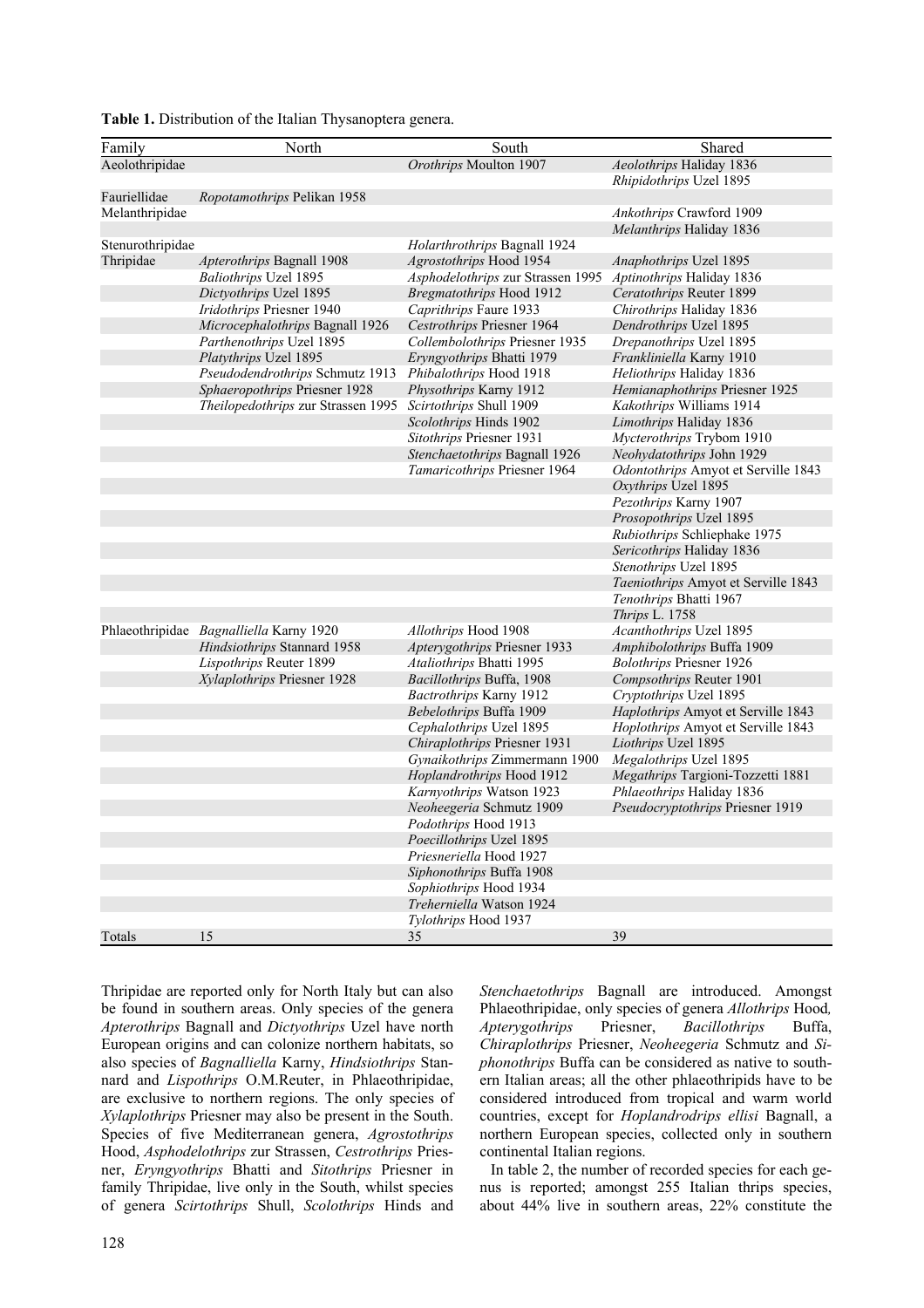| Family           | Genus                                                             | North                            | South                        | Shared                               |
|------------------|-------------------------------------------------------------------|----------------------------------|------------------------------|--------------------------------------|
| Aeolothripidae   | Aeolothrips Haliday 1836                                          | $\theta$                         | 5                            | 8                                    |
|                  | Orothrips Moulton 1907                                            | $\boldsymbol{0}$                 |                              | 0                                    |
|                  | Rhipidothrips Uzel 1895                                           | $\theta$                         | $\overline{2}$               | 1                                    |
| Fauriellidae     | Ropotamothrips Pelikan 1958                                       | 1                                | $\boldsymbol{0}$             | $\boldsymbol{0}$                     |
| Melanthripidae   | Ankothrips Crawford 1909                                          | $\boldsymbol{0}$                 | $\mathbf{1}$                 | 1                                    |
|                  | Melanthrips Haliday 1836                                          | 1                                | 4                            | 2                                    |
| Stenurothripidae | Holarthrothrips Bagnall 1924                                      | $\boldsymbol{0}$                 |                              | $\boldsymbol{0}$                     |
| Thripidae        | Agrostothrips Hood 1954                                           | $\mathbf{0}$                     | 1                            | $\boldsymbol{0}$                     |
|                  | Anaphothrips Uzel 1895                                            |                                  |                              | 1                                    |
|                  | Apterothrips Bagnall 1908                                         | 1                                | $\theta$                     | $\boldsymbol{0}$                     |
|                  | Aptinothrips Haliday 1836                                         | $\boldsymbol{0}$                 | 3                            | $\overline{2}$                       |
|                  | Asphodelothrips zur Strassen 1995<br><b>Baliothrips Uzel 1895</b> | $\theta$                         | 1<br>$\boldsymbol{0}$        | $\boldsymbol{0}$<br>$\boldsymbol{0}$ |
|                  | <b>Bregmatothrips Hood 1912</b>                                   | $\mathbf{0}$                     |                              | $\boldsymbol{0}$                     |
|                  | Caprithrips Faure 1933                                            | $\theta$                         |                              | $\boldsymbol{0}$                     |
|                  | Ceratothrips Reuter 1899                                          | $\mathbf{0}$                     |                              | 1                                    |
|                  | Cestrothrips Priesner 1964                                        | $\boldsymbol{0}$                 |                              | $\boldsymbol{0}$                     |
|                  | Chirothrips Haliday 1836                                          | $\mathbf{0}$                     | 4                            | 2                                    |
|                  | Collembolothrips Priesner 1935                                    | $\boldsymbol{0}$                 |                              | $\boldsymbol{0}$                     |
|                  | Dendrothrips Uzel 1895                                            | $\overline{2}$                   | 1                            | 2                                    |
|                  | Dictyothrips Uzel 1895                                            | 1                                | $\boldsymbol{0}$             | $\boldsymbol{0}$                     |
|                  | Drepanothrips Uzel 1895                                           | $\boldsymbol{0}$                 | $\boldsymbol{0}$             | 1                                    |
|                  | Eryngyothrips Bhatti 1979                                         | $\theta$                         |                              | $\boldsymbol{0}$                     |
|                  | Frankliniella Karny 1910                                          | $\mathbf{0}$                     | $\mathbf{0}$                 | 4                                    |
|                  | Heliothrips Haliday 1836                                          | $\boldsymbol{0}$                 | $\boldsymbol{0}$             | 1                                    |
|                  | Hemianaphothrips Priesner1925                                     | $\boldsymbol{0}$                 | 1                            | $\boldsymbol{0}$                     |
|                  | Iridothrips Priesner 1940                                         |                                  | $\boldsymbol{0}$             | 1                                    |
|                  | Kakothrips Williams 1914                                          | $\mathbf{0}$                     | 2                            | 1                                    |
|                  | Limothrips Haliday 1836                                           | 1                                | $\mathbf{1}$                 | 3                                    |
|                  | Microcephalothrips Bagnall 1926                                   | 1                                | $\theta$<br>$\boldsymbol{0}$ | $\boldsymbol{0}$<br>$\overline{c}$   |
|                  | Mycterothrips Trybom 1910<br>Neohydatothrips John 1929            |                                  | $\theta$                     | 1                                    |
|                  | Odontothrips Amyot et Serville 1843                               | 1                                | 7                            | $\overline{4}$                       |
|                  | Oxythrips Uzel 1895                                               | 1                                | 3                            | 3                                    |
|                  | Pezothrips Karny 1907                                             | $\mathbf{0}$                     | $\overline{2}$               | $\boldsymbol{0}$                     |
|                  | Phibalothrips Hood 1918                                           | $\boldsymbol{0}$                 | 1                            | $\boldsymbol{0}$                     |
|                  | Physothrips Karny 1912                                            | $\boldsymbol{0}$                 | $\mathbf{2}$                 | $\boldsymbol{0}$                     |
|                  | Platythrips Uzel 1895                                             | 1                                | $\boldsymbol{0}$             | $\boldsymbol{0}$                     |
|                  | Prosopothrips Uzel 1895                                           |                                  |                              | $\boldsymbol{0}$                     |
|                  | Pseudodendrothrips Schmutz 1913                                   |                                  | $\boldsymbol{0}$             | $\boldsymbol{0}$                     |
|                  | Rubiothrips Schliephake 1975                                      | $\mathfrak{Z}$                   | $\boldsymbol{0}$             | $\mathbf{1}$                         |
|                  | Scirtothrips Shull 1909                                           | $\mathbf{0}$                     | 2                            | 0                                    |
|                  | <i>Scolothrips</i> Hinds 1902                                     |                                  |                              | $\theta$                             |
|                  | Sericothrips Haliday 1836                                         | $\mathbf{0}$                     | $\boldsymbol{0}$             | 1                                    |
|                  | Sitothrips Priesner 1931                                          | $\theta$                         |                              | $\boldsymbol{0}$                     |
|                  | Sphaeropothrips Priesner 1928                                     | 1                                | $\mathbf{0}$                 | $\boldsymbol{0}$                     |
|                  | Stenchaetothrips Bagnall 1926                                     |                                  | $\boldsymbol{0}$             | $\boldsymbol{0}$                     |
|                  | Stenothrips Uzel 1895                                             | $\mathbf{0}$                     | $\mathbf{0}$                 | 1                                    |
|                  | Taeniothrips Amyot et Serville 1843                               | $\boldsymbol{0}$                 | $\boldsymbol{0}$             | $\boldsymbol{2}$                     |
|                  | Tamaricothrips Priesner 1964                                      | $\theta$                         | 1                            | $\boldsymbol{0}$                     |
|                  | Tenothrips Bhatti 1967                                            | $\boldsymbol{0}$                 |                              | $\overline{4}$                       |
|                  | Theilopedothrips zur Strassen 1995                                | 1                                | $\theta$                     | $\mathbf{0}$                         |
|                  | Thrips L. 1758                                                    | 10                               | 9                            | 18                                   |
| Phlaeothripidae  | Acanthothrips Uzel 1895                                           | $\boldsymbol{0}$                 | $\mathbf{0}$                 | 1                                    |
|                  | Allothrips Hood 1908                                              | $\boldsymbol{0}$                 |                              | $\boldsymbol{0}$                     |
|                  | Amphibolothrips Buffa 1909                                        | 1                                |                              | $\boldsymbol{0}$                     |
|                  | Apterygothrips Priesner 1933                                      | $\boldsymbol{0}$<br>$\mathbf{0}$ | $\overline{c}$               | $\boldsymbol{0}$<br>$\boldsymbol{0}$ |
|                  | Ataliothrips Bhatti 1995<br>Bacillothrips Buffa 1908              | $\theta$                         |                              | $\boldsymbol{0}$                     |
|                  | Bactrothrips Karny 1912                                           | $\boldsymbol{0}$                 | 1                            | $\boldsymbol{0}$                     |
|                  | Bagnalliella Karny 1920                                           |                                  | $\boldsymbol{0}$             | $\boldsymbol{0}$                     |
|                  | <b>Bolothrips Priesner 1926</b>                                   | 2                                | 2                            | 2                                    |
|                  | Cephalothrips Uzel 1895                                           | $\boldsymbol{0}$                 | $\overline{c}$               | $\boldsymbol{0}$                     |
|                  | Chiraplothrips Priesner 1931                                      | $\mathbf{0}$                     | $\overline{2}$               | $\boldsymbol{0}$                     |
|                  | Compsothrips Reuter 1901                                          |                                  | $\overline{c}$               | $\boldsymbol{0}$                     |
|                  |                                                                   |                                  |                              |                                      |

**Table 2.** Distribution and amount of the Italian Thysanoptera species.

*(continued)*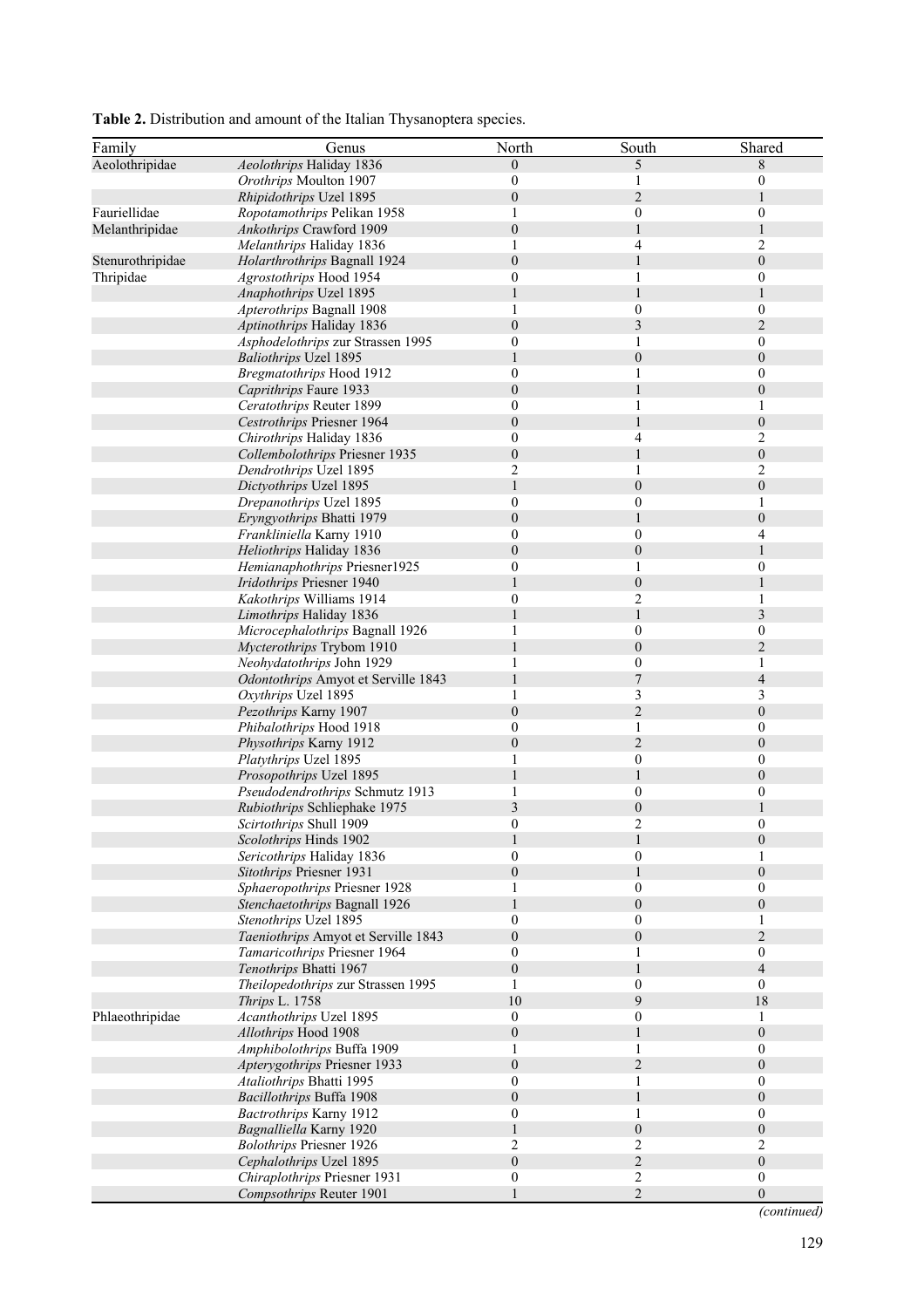| Family          | Genus                              | North | South    | <b>Shared</b> |
|-----------------|------------------------------------|-------|----------|---------------|
| Phlaeothripidae | Cryptothrips Uzel 1895             | 0     | $\Omega$ |               |
|                 | Gynaikothrips Zimmermann 1900      |       |          |               |
|                 | Haplothrips Amyot et Serville 1843 |       |          | 9             |
|                 | Hindsiothrips Stannard 1958        |       |          |               |
|                 | Hoplandrothrips Hood 1912          |       |          | $\theta$      |
|                 | Hoplothrips Amyot et Serville 1843 |       |          |               |
|                 | Karnyothrips Watson 1923           |       |          | $\theta$      |
|                 | Liothrips Uzel 1895                |       |          |               |
|                 | Lispothrips Reuter 1899            |       |          |               |
|                 | Megalothrips Uzel 1895             |       |          |               |
|                 | Megathrips Targioni-Tozzetti 1881  |       |          |               |
|                 | Neoheegeria Schmutz 1909           |       |          |               |
|                 | Phlaeothrips Haliday 1836          |       |          |               |
|                 | Podothrips Hood 1913               |       |          |               |
|                 | Poecilothrips Uzel 1895            |       |          |               |
|                 | Priesneriella Hood 1927            |       |          |               |
|                 | Pseudocryptothrips Priesner 1919   |       |          |               |
|                 | Siphonothrips Buffa 1908           |       |          |               |
|                 | Sophiothrips Hood 1934             |       |          |               |
|                 | Treherniella Watson 1924           |       |          |               |
|                 | Tylothrips Hood 1937               |       |          | $\theta$      |
|                 | Xylaplothrips Priesner 1928        |       |          |               |
| Totals*         |                                    | 55    | 112      | 88            |

\* comprehensive of the omitted species: *Bradinothrips musae*, *Chaetanaphothrips orchidii*, *Hercinothrips femoralis* in Thripidae; *Bebelothrips latus* in Phlaeothripidae (see text).

northern species and 34% are shared between the two areas. Three introduced species are omitted, *Bradinothrips musae* (Hood), *Chaetanaphothrips orchidii* (Moulton) and *Hercinothrips femoralis* (O.M.Reuter) because they are restricted to protected crops (in greenhouses). Also omitted is the species of genus *Bebelothrips* Buffa whose collecting data are not available.

*(Table 2 continued)* 

In table 3 the relationships between the Italian Thysanoptera species and their feeding preferences is outlined. Phytophagous species are represented in Aeolothripidae by four species, although predatory aeolothripids are more numerous, mainly facultative predators, but with a few obligate predators, such as *A*. *albicinctus* Haliday, *A. cursor* Priesner, *A. melaleucus* Haliday and *A. versicolor* Uzel, which can be found in all the Italian territories and the possibility to colonize their host is due to the diffusion of such plants (*Alnus*, *Fraxinus*, *Salix*) inside the Peninsula, including the two largest islands (Sicily and Sardinia).

All Melanthripidae species are phytophagous as well as *Holarthrothrips tenuicornis* Bagnall the only Stenurothripidae species known for Italy. The family Thripidae includes all phytophagous species and two predators, *Scolothrips longicornis* Priesner and *Scolothrips uzeli* (Schille).

Mycophagous thrips species are all included in Phlaeothripidae (Marullo, 1997): 19 species in Idolothripinae are spore feeders and 13 species in Phlaeothripinae are hyphae feeders; only two phlaeothripid species are known as obligatory predators, *Haplothrips kurdjumovi* Karny and *Karnyothrips flavipes* (Jones) the former on mites and eggs of moths, the latter on scale insects. Instead *Haplothrips subtilissimus* Haliday is a facultative predator.

Mycophagous species have to be considered hostspecific even if the fungus species is unknown; their host associations is ascertained only for a few species. such as *Megathrips lativentris* (Heeger) related to fungi living in *Quercus* litter, or *Bolothrips dentipes* (O.M.Reuter), a spore feeder of grasses, whereas species of genus *Hoplothrips* Amyot et Serville are fungus feeders associated with dead woody tissues of deciduous trees.

Table 4 lists the phytophagous thrips species and their associations with plants that are native or not to the Italian flora. The highly polyphagous introduced species, *Frankliniella occidentalis* (Pergande), is here omitted. The listed species of Aeolothripidae have a phytophagous dietary and occasionally might have a predatory habit.

Species of the family Aeolothripidae are mostly hostspecific on plants native to the Italian flora: the Mediterranean species *Aeolothrips gloriosus* Bagnall, *Aeolothrips melisi* Priesner and *Orothrips priesneri* (Titschack) are each associated with one family of plants, whereas the Mediterranean species *Aeolothrips collaris* Priesner and the European *Aeolothrips ericae* Bagnall are polyphagous living on several botanical families. The family Melanthripidae includes all flower feeders, often monophagous, in the genera *Melanthrips* Haliday and *Ankothrips* D.L.Crawford; three Mediterranean species, *Melanthrips ficalbii* Buffa, *Melanthrips fuscus* (Sulzer) and *Ankothrips mavromoustakisi* Priesner are host specific on Resedaceae, Rosaceae and Poaceae, living on plant species native to the Italian flora. However, *M. fuscus* extends to northern regions living on the European genus *Crataegus*.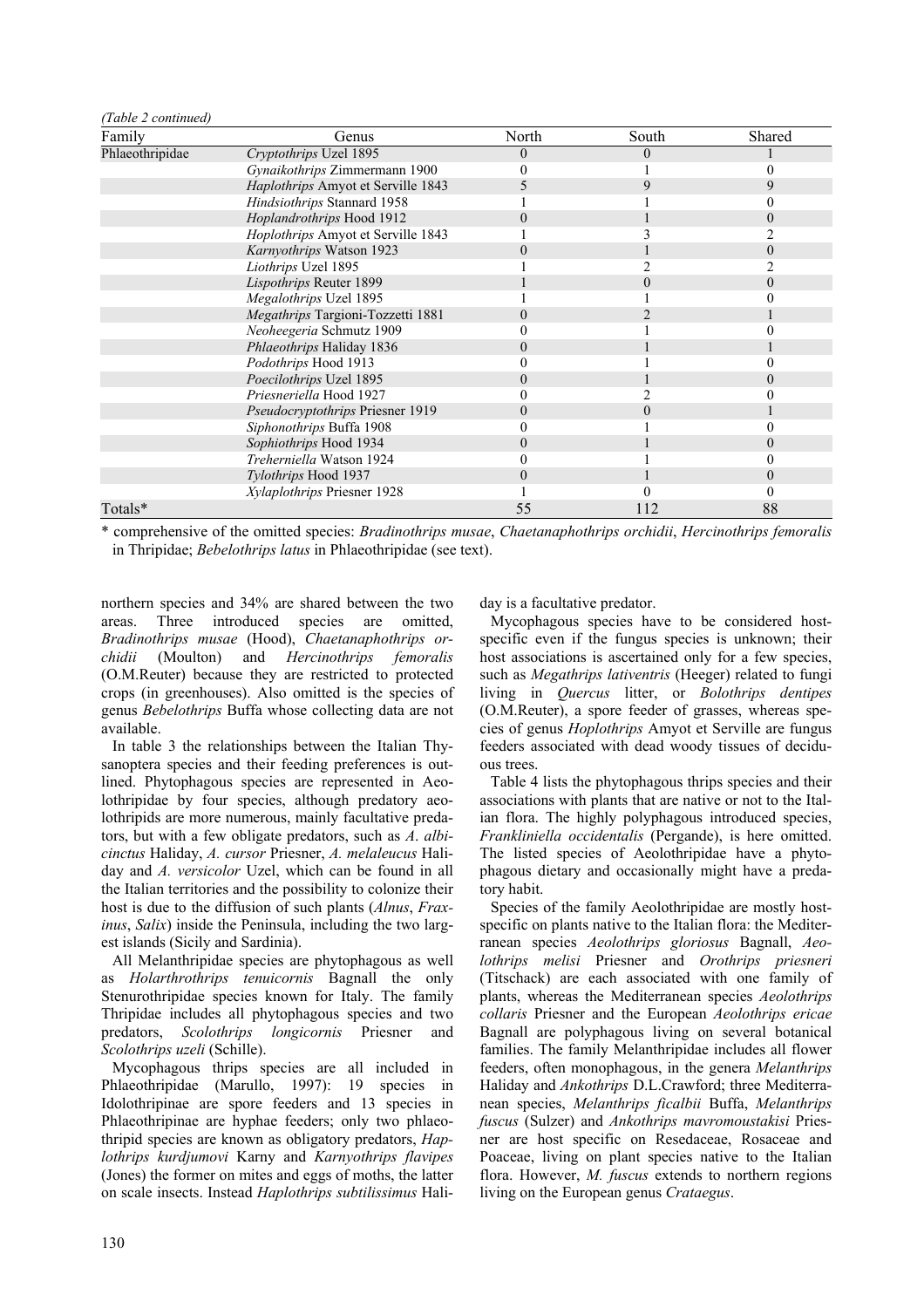| Family           | Phytophagous                                                               | Predators                                    | Mycophagous                                                 |
|------------------|----------------------------------------------------------------------------|----------------------------------------------|-------------------------------------------------------------|
|                  |                                                                            |                                              |                                                             |
|                  | Aeolothripidae Orothrips priesneri (Titschack 1958)                        | Aeolothrips albicinctus • Haliday 1836       |                                                             |
|                  | Rhipidothrips brunneus Williams 1913                                       | Aeolothrips collaris • Priesner 1919         |                                                             |
|                  | Rhipidothrips gratiosus Uzel 1895                                          | Aeolothrips cursor . Priesner 1939           |                                                             |
|                  | Rhipidothrips unicolor zur Strassen 1965 Aeolothrips ericae • Bagnall 1920 |                                              |                                                             |
|                  |                                                                            | Aeolothrips fasciatus •• (L. 1758)           |                                                             |
|                  |                                                                            | Aeolothrips gloriosus • Bagnall 1914         |                                                             |
|                  |                                                                            | Aeolothrips intermedius • Bagnall 1934       |                                                             |
|                  |                                                                            | <i>Aeolothrips melaleucus</i> ♦ Haliday 1852 |                                                             |
|                  |                                                                            | Aeolothrips melisi • Priesner 1936           |                                                             |
|                  |                                                                            | Aeolothrips propinquus • Bagnall 1924        |                                                             |
|                  |                                                                            | Aeolothrips tenuicornis • Bagnall 1926       |                                                             |
|                  |                                                                            | Aeolothrips versicolor ♦ Uzel 1895           |                                                             |
|                  | Melanthripidae Ankothrips mavromoustakisi Priesner 1939                    |                                              |                                                             |
|                  | Ankothrips niezabitowskii (Schille 1910)                                   |                                              |                                                             |
|                  | Melanthrips acetosellae John 1927                                          |                                              |                                                             |
|                  | Melanthrips ficalbii Buffa 1907                                            |                                              |                                                             |
|                  | Melanthrips fuscus (Sulzer 1776)                                           |                                              |                                                             |
|                  | Melanthrips libycus Priesner 1936                                          |                                              |                                                             |
|                  | Melanthrips nigricornis Bagnall 1913                                       |                                              |                                                             |
|                  | Melanthrips pallidior Priesner 1919                                        |                                              |                                                             |
|                  | Melanthrips rivnayi Priesner 1936                                          |                                              |                                                             |
|                  | Stenurothripidae Holarthrothrips tenuicornis Bagnall 1927                  |                                              |                                                             |
| Thripidae        | All species except those reported as predators                             |                                              |                                                             |
|                  |                                                                            | Scolothrips longicornis ** Priesner 1926     |                                                             |
|                  |                                                                            | Scolothrips uzeli ** (Schille 1911)          |                                                             |
| Phlaeothripidae/ |                                                                            |                                              |                                                             |
| Idolothripinae   |                                                                            |                                              | Allothrips pillichellus $\circ$ (Priesner 1925)             |
|                  |                                                                            |                                              | <i>Bacillothrips longipes</i> $\circ$ (Reuter 1901)         |
|                  |                                                                            |                                              | Bactothrips buffai $\circ$ (Karny 1921)                     |
|                  |                                                                            |                                              | Bolothrips bicolor $\circ$ (Heeger 1852)                    |
|                  |                                                                            |                                              | <i>Bolothrips cingulatus</i> $\circ$ (Karny 1916)           |
|                  |                                                                            |                                              | <i>Bolothrips dentipes</i> $\circ$ (Reuter 1880)            |
|                  |                                                                            |                                              | <i>Bolothrips icarus</i> $\circ$ (Uzel 1895)                |
|                  |                                                                            |                                              | Bolothrips insularis $\circ$ (Bagnall 1914)                 |
|                  |                                                                            |                                              | Bolothrips italicus $\circ$ Mound 1974                      |
|                  |                                                                            |                                              | Compsothrips albosignatus $\circ$ (Reuter 1884)             |
|                  |                                                                            |                                              | Compsothrips maroccanus o Priesner 1964                     |
|                  |                                                                            |                                              | Compsothrips uzeli $\circ$ (Hood 1952)                      |
|                  |                                                                            |                                              | Cryptothrips nigripes $\circ$ (Reuter 1880)                 |
|                  |                                                                            |                                              | Megalothrips bonannii o Uzel 1895                           |
|                  |                                                                            |                                              | Megalothrips delmasi $\circ$ Bournier 1956                  |
|                  |                                                                            |                                              | $Megathrips$ elegans $\circ$ (Buffa 1908)                   |
|                  |                                                                            |                                              | <i>Megathrips inermis</i> $\circ$ Priesner 1937             |
|                  |                                                                            |                                              | Megathrips lativentris $\circ$ (Heeger 1852)                |
|                  |                                                                            |                                              | Priesneriella mavromoustakisi o (Crawford 1948)             |
| Phlaeothripidae/ |                                                                            |                                              |                                                             |
| Phlaeothripinae  |                                                                            |                                              | <i>Acanthothrips nodicornis</i> $\circ \circ$ (Reuter 1880) |
|                  |                                                                            |                                              | Amphibolothrips grassii 00 Buffa 1909                       |
|                  |                                                                            |                                              | Amphibolothrips knechteli oo (Priesner 1936)                |
|                  |                                                                            |                                              | Bebelothrips latus 00 Buffa 1909                            |
|                  |                                                                            | Haplothrips kurdjumovi + Karny 1913          | Hindsiothrips bonessi $\circ \circ$ (Titschack 1955)        |
|                  |                                                                            | Haplothrips subtilissimus •• (Haliday 1852)  | Hoplandrothrips ellisi $\circ \circ$ Bagnall 1914           |
|                  |                                                                            |                                              | Hoplothrips caespitis $\circ \circ$ (Uzel 1895)             |
|                  |                                                                            |                                              | <i>Hoplothrips corticis</i> $\circ \circ$ (De Geer 1773)    |
|                  |                                                                            |                                              | Hoplothrips fungi oo (Zetterstedt 1828)                     |
|                  |                                                                            |                                              | Hoplothrips germanae oo Bournier 1961                       |
|                  |                                                                            |                                              | Hoplothrips pedicularius $\circ \circ$ (Haliday 1836)       |
|                  |                                                                            | Karnyothrips flavipes * (Jones 1912)         | Phlaeothrips pillichianus $\circ \circ$ (Priesner 1924)     |
|                  |                                                                            |                                              | Sophiothrips terminalis $\circ \circ$ (Bagnall 1927)        |
|                  |                                                                            |                                              | Xylaplothrips fuliginosus **/ $\circ$ (Schille 1911)        |
|                  |                                                                            |                                              |                                                             |

|  |  | Table 3. Relationships between the Italian Thysanoptera species and their feeding preference. |
|--|--|-----------------------------------------------------------------------------------------------|
|  |  |                                                                                               |

• obligatory predator (at the collar of grasses or cultivated herbaceous plants); •• facultative predator; • obligatory predator (on leaves of trees); \* predator of scale insects; \*\* predator of mites on leaves; ○ spore feeders; ○○ hyphae feeders; + predator of mites and eggs of moths.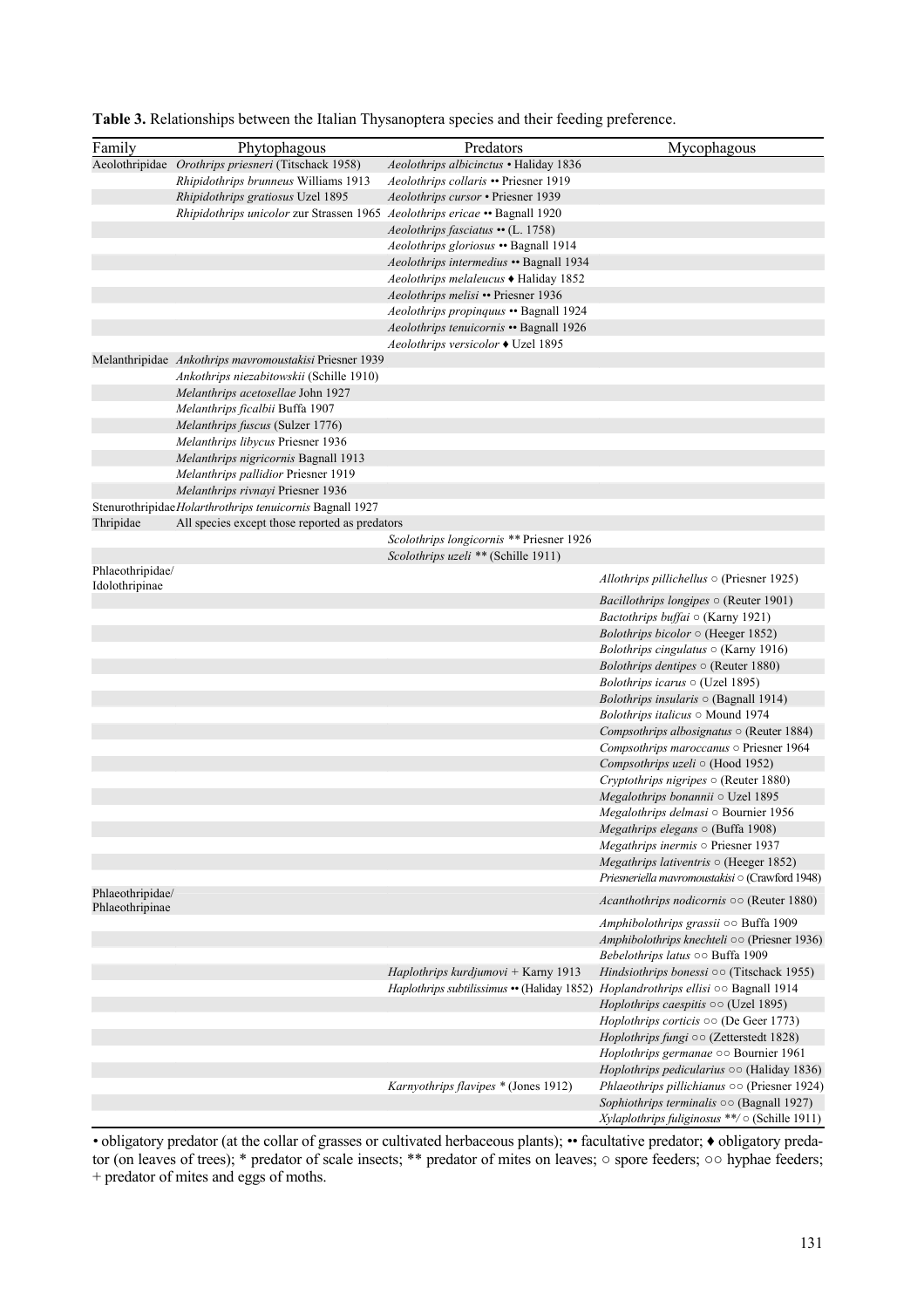| Table 4. Phytophagous thrips species and associations to the Italian flora. |  |  |  |
|-----------------------------------------------------------------------------|--|--|--|
|                                                                             |  |  |  |

| Family    | Species                                                                              | Plant family                                                         | Plant genus                                                             |
|-----------|--------------------------------------------------------------------------------------|----------------------------------------------------------------------|-------------------------------------------------------------------------|
|           |                                                                                      | Apiaceae, Brassicaceae, Asteraceae, Brassica, Calendula, Calicotoma, |                                                                         |
|           | Aeolothripidae Aeolothrips collaris Priesner 1919 ·                                  | Fabaceae, Lamiaceae                                                  | Clinopodium, Eryngium, Rosmarinus                                       |
|           |                                                                                      | Brassicaceae, Asteraceae, Ericaceae,                                 |                                                                         |
|           | <i>Aeolothrips ericae</i> Bagnall 1920                                               | Lamiaceae                                                            | Brassica, Calendula, Erica, Rosmarinus                                  |
|           | Aeolothrips gloriosus Bagnall 1914 ·                                                 | Anacardiaceae                                                        | Pistacia                                                                |
|           | Aeolothrips intermedius Bagnall 1934                                                 | Rosaceae                                                             | Crataegus                                                               |
|           | Aeolothrips melisi Priesner 1936 •                                                   | Fabaceae                                                             | Cytisus                                                                 |
|           | Orothrips priesneri (Titschack 1958) ·                                               | Rosaceae                                                             | Crataegus                                                               |
|           | Melanthripidae Ankothrips mavromoustakis Priesner 1939 ·                             | Poaceae                                                              | Arundo                                                                  |
|           | <i>Ankothrips niezabitowskii</i> (Schille 1910)<br>Melanthrips acetosellae John 1927 | Cupressaceae<br>Polygonaceae                                         | Juniperus<br>Rumex                                                      |
|           | Melanthrips ficalbii Buffa 1907 ●                                                    | Resedaceae                                                           | Reseda                                                                  |
|           | Melanthrips fuscus (Sulzer 1776) ·                                                   | Rosaceae                                                             | Crataegus                                                               |
|           | Stenurothripidae Holarthrothrips tenuicornis Bagnall 1927 ▲                          | Palmae                                                               | Phoenix                                                                 |
| Thripidae | Anaphothrips obscurus (Muller 1776)                                                  | Poaceae                                                              | Arundo                                                                  |
|           | Aptinothrips elegans Priesner 1924 ·                                                 | Poaceae                                                              | Agropyron                                                               |
|           | Aptinothrips rufus Haliday 1836                                                      | Poaceae                                                              | Ampelodesma                                                             |
|           | Asphodelothrips croceicollis (Karny 1914) ●                                          | Liliaceae                                                            | Asphodelus                                                              |
|           | <i>Bradinothrips musae</i> (Hood 1956) ▲                                             | Araceae                                                              | Spathyphyllum                                                           |
|           | Caprithrips melanophthalmus (Bagnall 1927) ·                                         | Poaceae                                                              | Cymbopogon                                                              |
|           | Ceratothrips ericae (Haliday 1836)<br>Chirothrips aculeatus Bagnall 1927             | Ericaceae<br>Poaceae                                                 | Erica<br>Dactylis                                                       |
|           | Chirothrips africanus Priesner 1932 ·                                                | Poaceae                                                              | Arundo                                                                  |
|           | Chirothrips manicatus Haliday 1936                                                   | Poaceae                                                              | Agropyrum, Arundo                                                       |
|           | Chirothrips pallidicornis Priesner 1938 ·                                            | Poaceae                                                              | Dactylis                                                                |
|           | Dendrothrips deegeri Uzel 1895                                                       | Oleaceae, Fagaceae                                                   | Fraxinus, Quercus                                                       |
|           | Dendrothrips phyllireae (Bagnall 1927)                                               | Oleaceae                                                             | Phyllirea, Ligustrum                                                    |
|           | Drepanothrips reuteri Uzel 1895                                                      | Vitaceae, Fagaceae                                                   | Vitis, Quercus                                                          |
|           | Eryngyothrips ferulae (Priesner 1933) •                                              | Apiaceae                                                             | Ferula                                                                  |
|           | <i>Frankliniella intonsa</i> (Trybom 1895)                                           | Fabaceae                                                             | Vicia                                                                   |
|           | Frankliniella pallida (Uzel 1895)                                                    | Fabaceae                                                             | Vicia                                                                   |
|           | Hemianaphothrips articulosus Priesner 1925                                           | Salicaceae, Poaceae                                                  | Salix, Calamagrostis                                                    |
|           | Iridothrips iridis (Watson 1924)<br>Kakothrips robustus (Uzel 1895)                  | Iridaceae                                                            | Iris<br>Melilotus, Ononis                                               |
|           | Limothrips angulicornis Jablonowski 1894                                             | Fabaceae<br>Poaceae                                                  | Hordeum                                                                 |
|           | Limothrips cerealium Haliday 1836                                                    | Poaceae                                                              | Triticum                                                                |
|           | Limothrips consimilis Priesner 1926                                                  | Poaceae                                                              | Dactylis                                                                |
|           | Limothrips denticornis Haliday 1836                                                  | Poaceae                                                              | Triticum                                                                |
|           | Neohydatothrips gracilicornis (Williams 1916)                                        | Fabaceae                                                             | Vicia                                                                   |
|           | <i>Odontothrips</i> spp. $\bullet$                                                   | Fabaceae                                                             | Genista, Medicago                                                       |
|           | Oxythrips ajugae Uzel 1895                                                           | Cupressaceae                                                         | Cupressus                                                               |
|           | Oxythrips ulmifoliorum (Haliday 1836)                                                | Apiaceae, Ulmaceae                                                   | Eryngium, Ulmus                                                         |
|           | Oxythrips uncinatus Priesner 1940                                                    | Fagaceae                                                             | <i><u>Ouercus</u></i>                                                   |
|           | Pezothrips dianthi (Priesner 1921) •                                                 | Caryophyllaceae                                                      | Dianthus                                                                |
|           | Pezothrips kellyanus (Bagnall 1916) ·<br>Rubiothrips vitalbae (Bagnall 1926)         | Rutaceae, Oleaceae, Pittosporaceae<br>Ranuncolaceae                  | Citrus, Jasminus, Pittosporum<br>Clematis                               |
|           | Sericothrips bicornis (Priesner 1931) ·                                              | Fabaceae                                                             | Lotus, Trifolium                                                        |
|           | Sitothrips arabicus (Priesner 1931)                                                  | Poaceae                                                              | Hordeum                                                                 |
|           | Stenothrips graminum Uzel 1895                                                       | Poaceae                                                              | Avena, Triticum                                                         |
|           | Taeniothrips inconsequens (Uzel 1895)                                                | Rosaceae                                                             | Prunus                                                                  |
|           | Tamaricothrips tamaricis (Bagnall 1926) ·                                            | Tamaricaceae                                                         | Tamarix                                                                 |
|           | Tenothrips croceicollis (Priesner 1919) ·                                            | Asteraceae                                                           | Centaurea                                                               |
|           | Tenothrips discolor (Karny 1907) ●                                                   | Asteraceae                                                           | Helichrysum                                                             |
|           | Tenothrips frici (Uzel 1895) ●                                                       | Asteraceae, Lamiaceae, Brassicaceae Centaurea, Rosmarinus, Alyssum   |                                                                         |
|           | Thrips alni Uzel 1895                                                                | Betulaceae<br>Lamiaceae, Lamiaceae, Ericaceae                        | <b>Alnus</b><br>Rosmarinus, Teucrium, Stachys                           |
|           | Thrips atratus Haliday 1836                                                          | <b>Brassicaceae</b>                                                  | Lobularia                                                               |
|           | Thrips brevicornis Priesner 1920<br>Thrips flavus Schrank 1776                       | Lamiaceae, Caprifoliaceae                                            | Rosmarinus, Viburnum                                                    |
|           | Thrips italicus (Bagnall 1926) ·                                                     | Caryophyllaceae                                                      | Dianthus                                                                |
|           | Thrips major Uzel 1895                                                               | Myrtaceae, Ericaceae, Brassicaceae                                   | Eucalyptus, Arbutus, Lobularia                                          |
|           | <i>Thrips meridionalis</i> (Priesner 1926) $\bullet$                                 | Rosaceae, Fabaceae                                                   | Prunus, Cytisus                                                         |
|           | Thrips minutissimus L. 1758                                                          | Anacardiaceae, Poaceae, Betulaceae                                   | Pistacia, Ampelodesma, Carpinus,<br>Ouercus                             |
|           | <i>Thrips nigropilosus</i> Uzel 1895                                                 | Asteraceae                                                           | Achillea                                                                |
|           | Thrips sambuci Heeger 1854                                                           | Caprifoliaceae                                                       | Sambucus                                                                |
|           | Thrips tabaci Lindeman 1889 ·                                                        |                                                                      | Myrtaceae, Brassicaceae, Solanaceae Eucalyptus, Lobularia, Lycopersicon |
|           | Thrips urticae F. 1781                                                               | Urticaceae                                                           | Urtica                                                                  |
|           | Thrips verbasci (Priesner 1920) ·                                                    | Scrophulariaceae                                                     | Verbascum                                                               |
|           | Phlaeothripidae Apterygothrips caricis Marullo et Ravazzi 2003 ·                     | Cyperaceae                                                           | Cyperus                                                                 |
|           | Ataliothrips reuteri (Bagnall 1913) •                                                | Tamaricaceae                                                         | Tamarix                                                                 |
|           | Chiraplothrips graminellus Priesner 1939 ·                                           | Poaceae                                                              | Cymbopogon                                                              |
|           | Gynaikothrips ficorum (Marchal 1908) ▲                                               | Moraceae                                                             | Ficus benjamina                                                         |

*(continued)*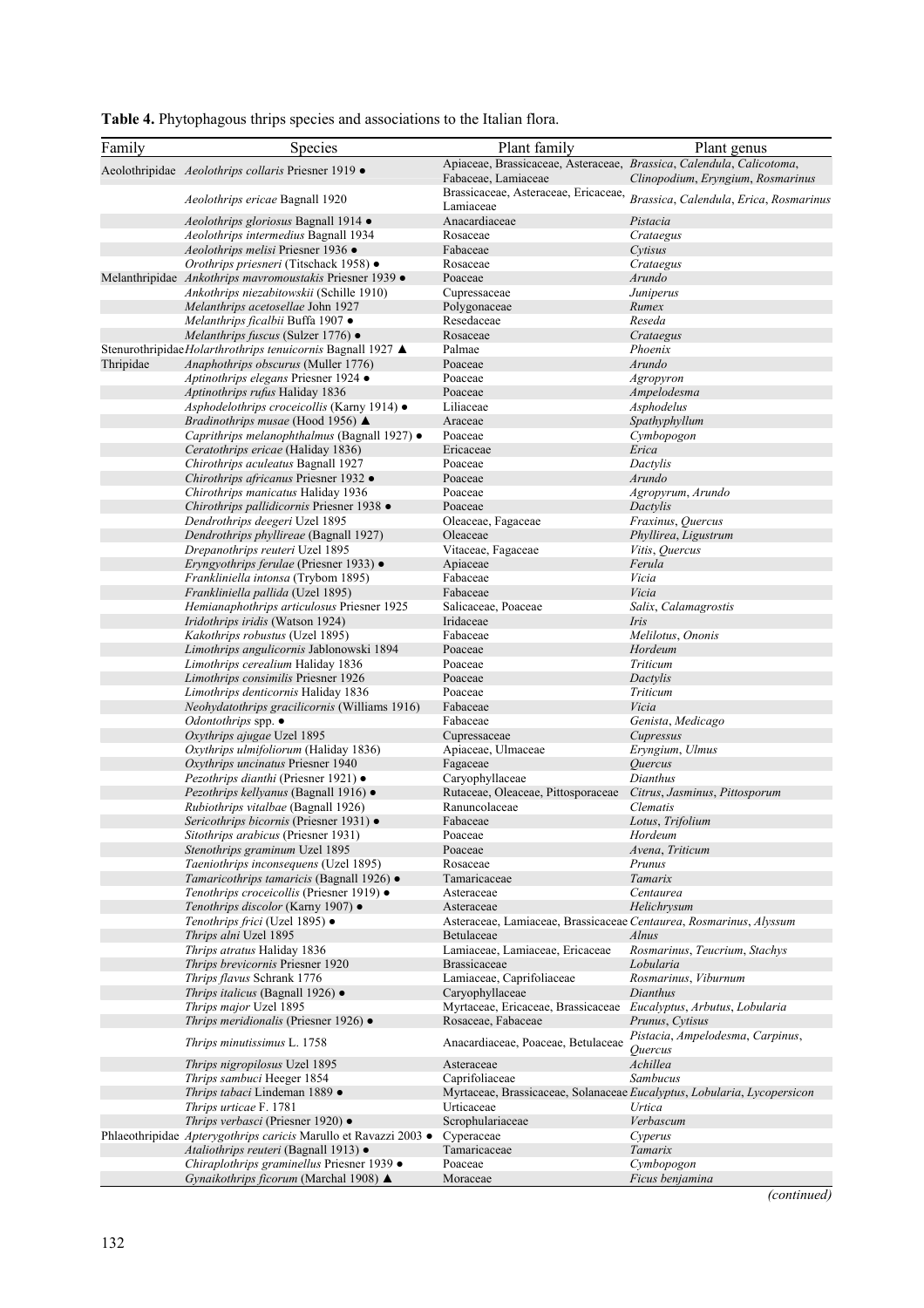| (Table 4 continued) |                                                   |                                                           |                                     |
|---------------------|---------------------------------------------------|-----------------------------------------------------------|-------------------------------------|
| Family              | <b>Species</b>                                    | Plant family                                              | Plant genus                         |
|                     | Haplothrips andresi Priesner 1931 •               | Ericaceae, Anacardiaceae,<br>Poaceae (grasses), Lamiaceae | Erica, Pistacia, Rosmarinus, Arundo |
|                     | Haplothrips biroi (Priesner 1938)                 | Lamiaceae                                                 | Rosmarinus                          |
|                     | Haplothrips distinguendus (Uzel 1895)             | Asteraceae, Ericaceae                                     | Centaurea, Erica                    |
|                     | Haplothrips hispanicus Priesner 1924 ·            | Brassicaceae, Apiaceae                                    | Lobularia, Eryngium                 |
|                     | Haplothrips leucanthemi (Schrank 1781)            | Asteraceae                                                | Chrysanthemum                       |
|                     | Haplothrips mateolanus De Marzo et Ravazzi 2002 · | Chenopodiaceae                                            | Atriplex                            |
|                     | Haplothrips simplex (Buffa 1909) $\bullet$        | Asteraceae                                                | Calendula                           |
|                     | Haplothrips subtilissimus (Haliday 1852)          | Betulaceae, Salicaceae, Ulmaceae                          | Alnus, Salix, Ulmus                 |
|                     | Liothrips oleae (Costa 1857) $\bullet$            | Oleaceae                                                  | Olea                                |
|                     | Liothrips pragensis Uzel 1895                     | Fagaceae                                                  | <i><u>Ouercus</u></i>               |
|                     | Podothrips graminum Priesner 1938 ·               | Poaceae                                                   | Phragmites, Arundo                  |
|                     | Priesneriella clavicornis (Knechtel 1936)         | Poaceae                                                   | Lygeum                              |
|                     | Treherniella afra Priesner 1935 ·                 | Poaceae (grasses)                                         |                                     |

▲ species not native to Italy; ● Mediterranean species.

Three introduced species, *H. tenuicornis* in family Stenurothripidae, *B. musae* in Thripidae and *Gynaikothrips ficorum* (Marchal) in Phlaeothripidae, are monophagous on host plants that are not native to Italy, and their surviving is due only to the possibility for their host plants growing in particular conditions (i.e. in greenhouses for *Ficus benjamina* and *Spathyphyllum*, or on *Phoenix dactylifera* plants growing along the streets close to sea in several southern Italian towns).

All genera listed in the family Thripidae include species related to host plants native to the Italian flora; they also include the most harmful species to vegetableornamental crops and orchards (Tommasini and Maini, 1995; Tommasini and Ceredi, 2007). A few genera, *Anaphothrips* Uzel, *Aptinothrips* Haliday, *Chirothrips* Haliday, *Limothrips* Haliday, *Sitothrips* and *Stenothrips* Uzel are host specific to Poaceae.

The Mediterranean genus *Sitothrips* and the European genus *Chirothrips* include a few North African species which live and breed on wild Poaceae only in some southern areas (Marullo, 2005). Fourteen Mediterranean species are listed and mostly related to monophagous genera *Aptinothrips* Haliday, *Asphodelothrips*, *Caprithrips* Faure, *Eryngyothrips*, *Sitothrips*, *Tamaricothrips* Priesner and *Tenothrips* Bhatti. The polyphagous genus *Thrips* L. includes a few highly monophagous species, living on one plant genus or one plant species, i.e. *Thrips sambuci* Heeger, *Thrips urticae* F., *Thrips verbasci* (Priesner). Three listed species are North European, *Iridothrips iridis* (Watson), *Thrips alni* Uzel and *T. urticae*, and can be found only in northern Italy.

In the family Phlaeothripidae only the Mediterranean genera *Apterygothrips* and *Chiraplothrips*, are exclusive of southern regions, and host specific on wild Cyperaceae and Poaceae; instead the European genera *Haplothrips* Amyot et Serville and *Liothrips* Uzel are represented by a few Mediterranean or European species, mostly monophagous on one plant family. Three species are host specific on Poaceae, the Mediterranean *Podothrips graminum* Priesner and *Treherniella afra* Priesner, and the European *Priesneriella clavicornis* (Knechtel), all living in the South. Only two species are polyphagous, *Haplothrips andresi* Priesner on wild plants (*Arundo*, *Pistacia*, *Erica*) in southern regions and the European *H. subtilissimus* in forestry habitats.

## **Discussion**

The number of Thysanoptera species recognized from Italy, demonstrates that they constitute one of the less numerous orders of insects. As reported in the relevant project on the Checklist of the Italian Fauna (Minelli *et al*., 1995), approximately the Italian fauna comprises 57,500 species of animals of which 46,000 are arthropods and among them 37,000 species are insects (Minelli, 1996). The insects represent 64% of all animal species. In particular, 12,000 Coleoptera species constitute 32% of the insects - more than 20% of the whole Italian fauna; 7,500 Hymenoptera species represent 18%; 5,100 Lepidoptera species represent 14%; 3,500 Rhynchota 9% and the remaining 2,100 species of insects represent 5.7%.

The Italian Thysanoptera represents less than 1% (0.68%) of the insects living in Italy. However, the results produced in this study confirm some aspects pointed out for the larger groups in the main checklist (Minelli *et al*., 1995). Following the analysis in tables 1 and 2, the high biodiversity is shown by 89 genera which are mainly distributed in southern regions or shared with the North. The abundance of genera in the South is due to the presence of some exclusively Mediterranean taxa, such as *Asphodelothrips*, *Caprithrips*, *Collembolothrips* Priesner in Thripidae, and 19 phlaeothripid genera that are southern or introduced from warm world countries.

Similarly, an high proportion of species occurs in the southern regions (112 species corresponding to the  $44\%$ of all thrips fauna). Very likely, the spreading and the diffusion of southern species is favoured by climatic conditions and host-specificity. The host plant range of each species is of primary importance for their development; if a species develops on one plant family or one plant species that is a native of the flora, then the possibility to establish permanently in southern regions is substantial. This conclusion arises following analysis of the data of associations to the Italian flora in table 4: the south Mediterranean species as *Sitothrips arabicus* Priesner, *Chirothrips africanus* Priesner and *P. graminum* all specific to Poaceae, are established on cereal crops and wild grasses in southern Italy, because such plants provide similar habitats at different sites. These thrips